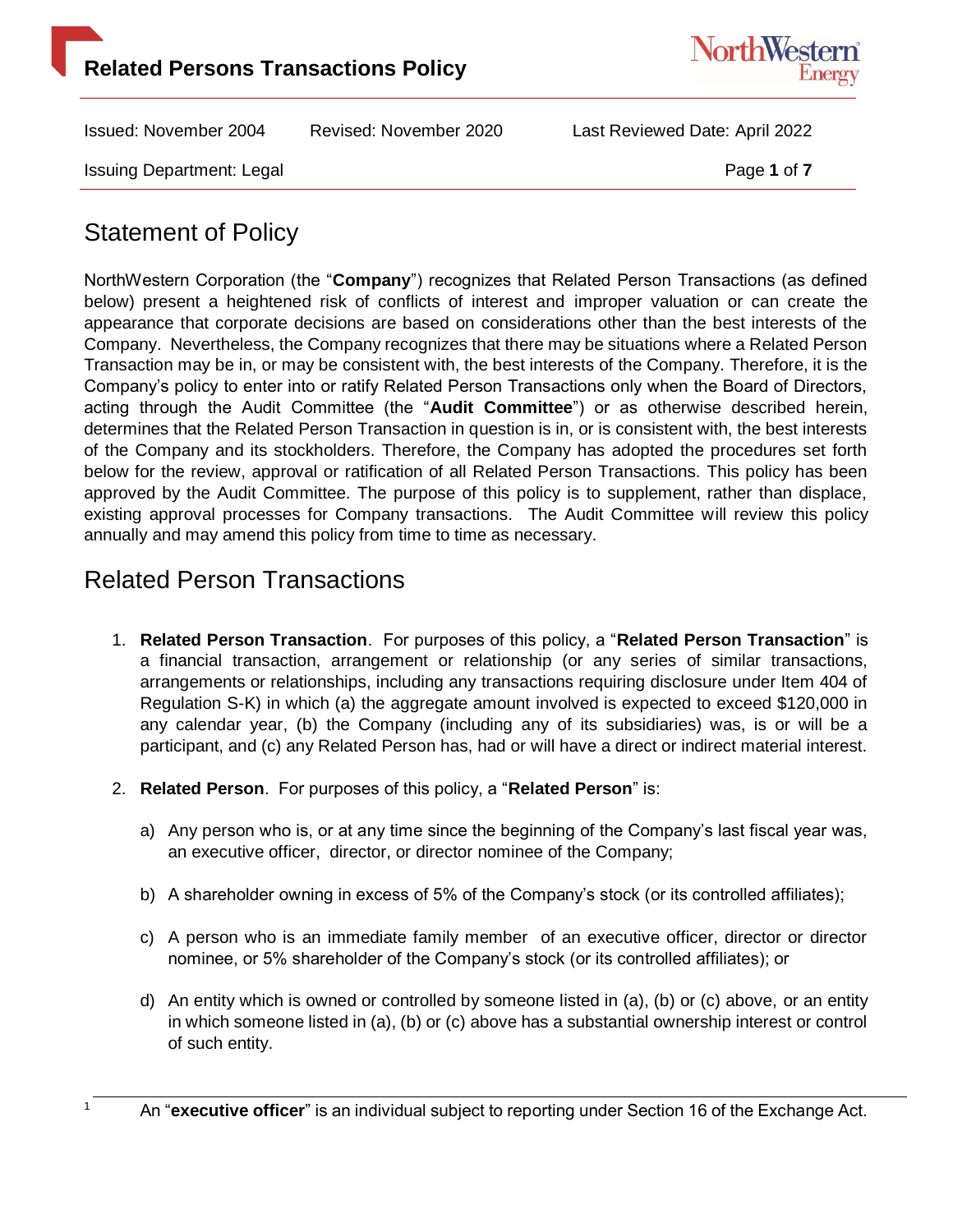



Issuing Department: Legal **Page 2** of **7** and **Page 2** of **7** 

3. **Indirect Material Interest**. The Company recognizes that the determination of whether an interest is or is not material depends heavily on the facts and circumstances of the particular interest. However, for purposes of this policy, a Related Person who has a position or relationship with a firm, corporation or other entity that engages in a transaction with the Company:

(a) shall not be deemed to have an "**indirect material interest**" in the transaction if:

(i) the interest arises only from (A) such Related Person's position as a director of such entity, (B) such Related Person's direct or indirect ownership of less than 10% (when combined with the ownership of all other Related Persons) of the equity interests of such entity (other than a partnership) or (C) a combination of (A) and (B); or

(ii) the interest arises only from such Related Person's position as a limited partner in a partnership in which such Related Person and all other Related Persons have an interest of less than 10% in the aggregate and such Related Person is not a general partner of and does not hold another position in such partnership; and

(b) shall be deemed to have an "**indirect material interest**" in the transaction if:

(i) such Related Person's direct or indirect ownership is 10% or more (when combined with the ownership of all other Related Persons) of the equity interests of such entity (other than a partnership); or

(ii) such Related Person is a general partner of such entity; or

- (iii) such Related Person is an executive officer (or similar position) of such entity.
- 4. **Series of Similar Transactions**. The Company recognizes that the determination of whether two or more transactions, arrangements or relationships shall be considered part of a "**series of similar**" transactions, arrangements or relationships depends heavily on the facts and circumstances of the particular transactions. However, for purposes of this policy, two or more transactions, arrangements or relationships shall be considered part of a "**series of similar**" transactions, arrangements or relationships if at the time of entering into the earlier of the two transactions, there is a written or oral agreement, understanding, plan or expectation that the other transaction will be entered into. By way of example, a contribution to an entity in one year of \$20,000 and a contribution to the same entity in the following year for \$20,000 would not be considered a "series" if in making the first contribution there was no agreement, understanding, plan or expectation to make the contribution in the following year.

<sup>&</sup>lt;sup>1</sup> An "immediate family member" means any child, stepchild, spouse, parent, stepparent, sibling, mother-in-law, fatherin-law, son-in-law, daughter-in-law, brother-in-law, sister-in-law, or any person (other than a tenant or an employee) sharing the household of such person.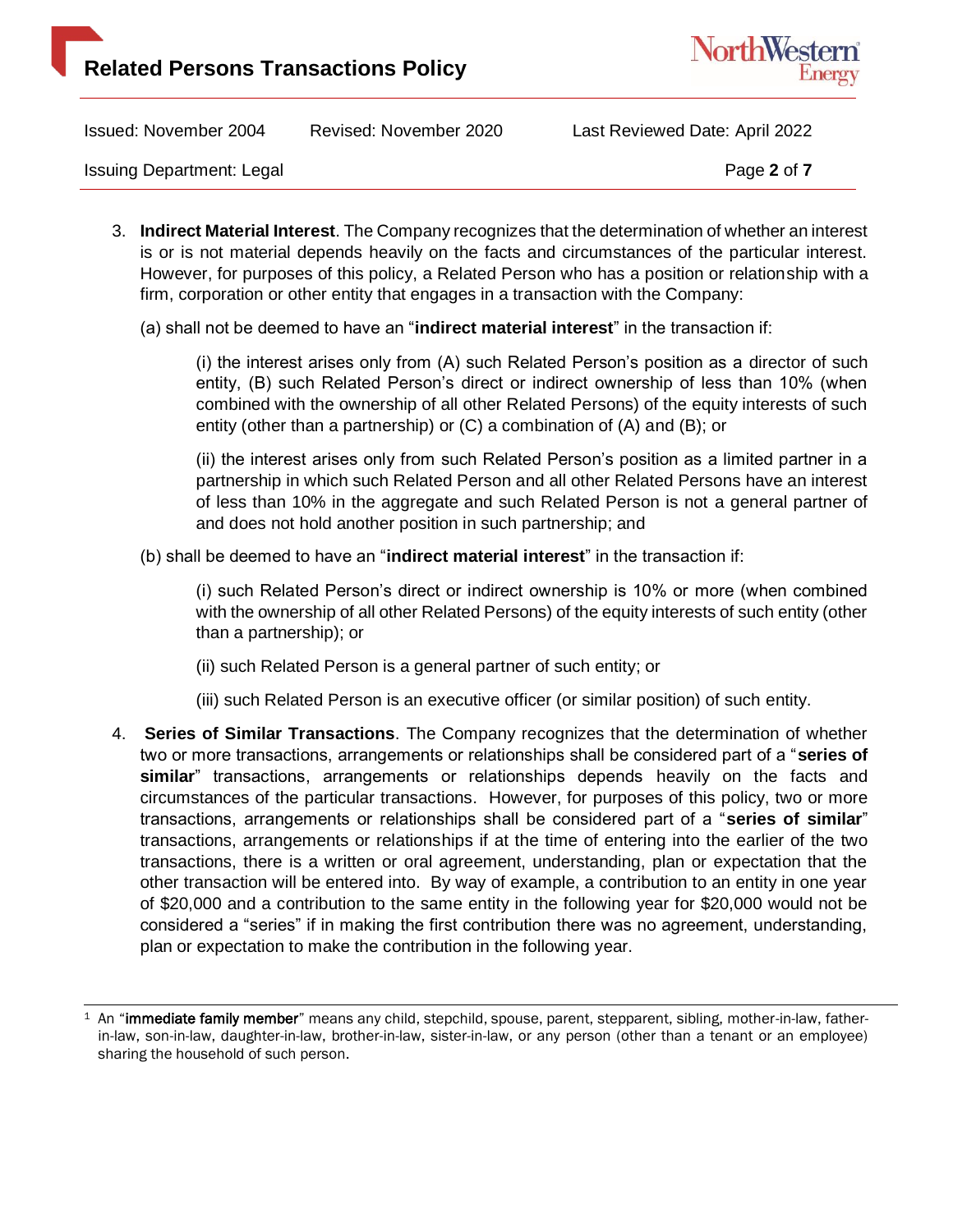# **Related Persons Transactions Policy**



Issued: November 2004 Revised: November 2020 Last Reviewed Date: April 2022

Issuing Department: Legal **Page 3** of **7** and **Page 3** of **7** 

#### Identification of Related Person Transactions

- 1. **Directors, Executive Officers and Nominees**. On at least an annual basis in connection with the response to the annual Director and Officer Questionnaire, each director and executive officer shall submit to the Company's Legal Department the following information regarding any transaction, arrangement or relationship that he or she reasonably believes may constitute a Related Person Transaction that has occurred since the beginning of the Company's prior fiscal year, or that is currently proposed, in which the director or executive officer or an immediate family member (as defined above) of such director or officer has a direct or indirect material interest:
	- a) the name of the person and the basis on which the person is a Related Person;
	- b) the person's interest in the transaction with the Company, including, as applicable, the person's position or relationship with, or ownership in, a firm, corporation or other entity that is a party to, or has an interest in, the Related Person Transaction;
	- c) the approximate dollar value of the amount involved in the Related Person Transaction (as described in Item 404 of Regulation S-K);
	- d) The approximate dollar value of the amount of the person's interest in the Related Person Transaction, computed without regard to the amount of profit or loss; and
	- e) any other information regarding the Related Person Transaction or the person in the context of the Related Person Transaction that may be material to investors in the Company in light of the circumstances of the particular Related Person Transaction..

Any person not currently serving as a director but who is being nominated to stand for election as a director shall submit to the Company's Legal Department the information described above no later than the date of his or her nomination.

Any person not currently serving as an executive officer shall submit to the Company's Legal Department the information described above prior to such person's appointment as an executive officer, except in the case of an executive officer where due to the circumstances it is not practicable to submit the information in advance, in which case such individual shall submit the information as soon as reasonably practicable following the appointment.

Notwithstanding the requirement to submit information on an annual basis, directors and executive officers also are expected to notify the Company's Legal Department of any actual or proposed transaction, arrangement or relationship that they reasonably believe may constitute a Related Person Transaction.

2. **Five Percent Owners**. At the time the Company becomes aware of a person's status as a beneficial owner of more than five percent of any class of the Company's voting securities, the Company's Legal Department, by examining SEC filings and through the use of Internet search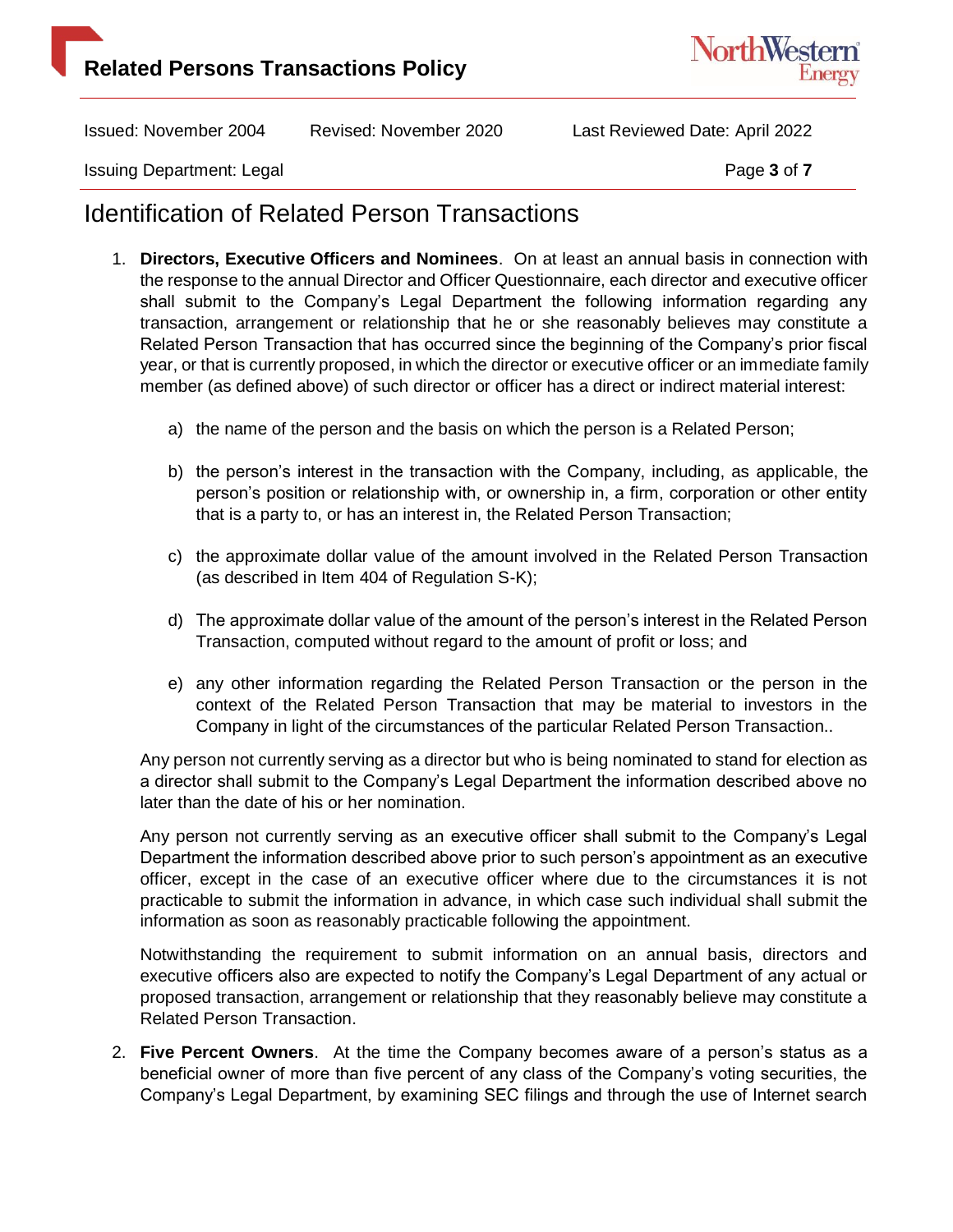



Issuing Department: Legal **Page 4** of **7** and **Page 4** of **7** 

engines and a review of applicable websites, shall create, and update on at least a semi-annual basis, a record, to the extent information is readily available, of the name and address of such five percent beneficial owner and, if the five percent beneficial owner is a firm, corporation or other entity, a list of the principals and executive officers of the five percent beneficial owner.

# Audit Committee Approval Procedures

Related Person Transactions that are identified as such prior to consummation or material amendment shall be consummated or materially amended only if the following steps are taken:

- 1. Prior to entering into the Related Person Transaction (a) the Related Person, (b) the director, executive officer, nominee or beneficial owner who is an immediate family member of the Related Person, or (c) the business unit or function/department leader responsible for the potential Related Person Transaction shall provide notice to the Company's Legal Department of the facts and circumstances of the proposed Related Person Transaction, including: (i) the Related Person's relationship to the Company and interest in the transaction; (ii) the material facts of the proposed Related Person Transaction, including the proposed aggregate value of such transaction or, in the case of indebtedness, the amount of principal that would be involved; (iii) the benefits to the Company of the proposed Related Person Transaction; (iv) if applicable, the availability of other sources of comparable products or services; and (v) an assessment of whether the proposed Related Person Transaction is on terms that are comparable to the terms available to an unrelated third party or to employees generally. In the event the notice is provided to the Company's Legal Department by someone other than the business unit or function/department leader responsible for the potential Related Person Transaction, a member of the Company's Legal Department shall meet with the relevant business unit or function/department leader to confirm and supplement the information provided in the original notice. The Company's Legal Department will assess whether the proposed transaction is a Related Person Transaction for purposes of this policy.
- 2. If the Company's Legal Department determines that the proposed transaction is a Related Party Transaction, such transaction shall be presented to the Audit Committee for consideration at its next regularly scheduled or special meeting. In connection with its review of the proposed Related Person Transaction, management shall inform the Audit Committee of (a) the Related Person's relationship or interest, including all conflicts of interest that may exist or otherwise arise on account of the Related Person Transaction, (b) the material facts of the proposed Related Person Transaction, and (c) any other relevant considerations. At subsequent meetings, management shall update the Audit Committee as to any material changes to a proposed Related Party Transaction.
- 3. The Audit Committee shall determine whether to approve a Related Person Transaction after considering all relevant facts and circumstances available to the Audit Committee members, including, but not limited to: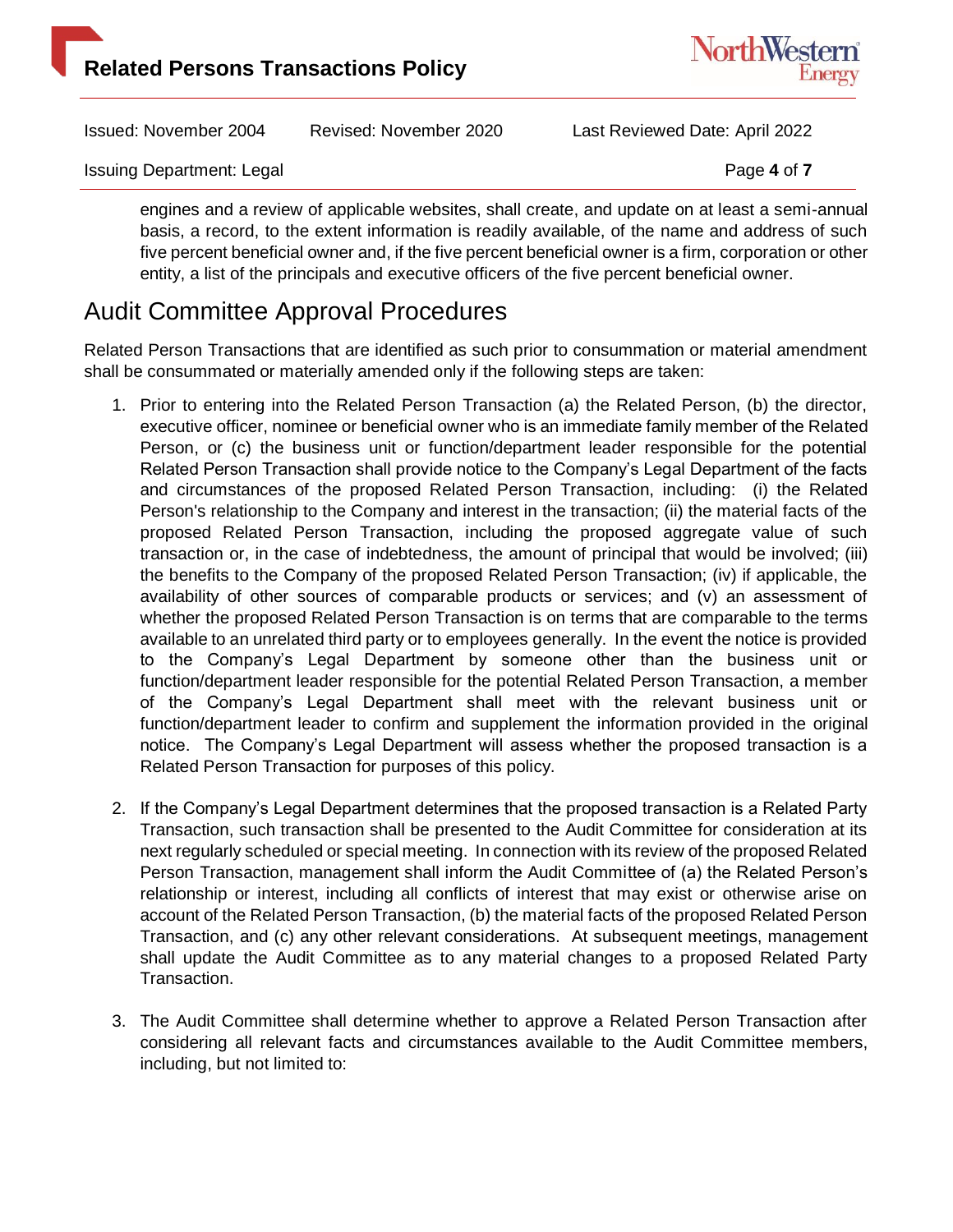

Issuing Department: Legal **Page 5** of **7** and **Page 5** of **7** 

- Whether the transaction is on terms comparable to those that could be obtained in armslength dealing with an unrelated third party;
- Whether there are business reasons to enter into the Related Person Transaction;
- Whether the Related Person Transaction could impair the independence of a director; and
- Whether the Related Person Transaction would present an improper conflict of interest, taking into account the size of the transaction, the overall financial position of the Related Person, the direct or indirect nature of the interest of the Related Person in the transaction, the ongoing nature of any proposed relationships or any other factors the Audit Committee deems relevant.
- 4. The Audit Committee shall approve only those Related Party Transactions, including the ratification of such transactions if applicable, that are in, or are consistent with, the best interests of the Company and its stockholders, as the Audit Committee determines in good faith.
- 5. Any member of the Audit Committee who has an interest in the Related Person Transaction under consideration will abstain from voting, but may participate in the discussion if invited to do so by the Chair of the Audit Committee.
- 6. The Audit Committee has reviewed the types of transactions described below and has determined that each of such Related Person Transactions shall be deemed to be pre-approved under this policy:
	- Any compensation paid to a director if the compensation is pursuant to the Board-approved standard compensation arrangements for directors;
	- Any compensation paid to an executive officer, solely resulting from the employment relationship with the Company if the compensation is reviewed and approved by the Human Resources Committee or by the Board of Directors.
	- Any transaction with another company at which a Related Person's only relationship is as director or beneficial owner of less than a 10% equity interest of that company's shares;
	- Any transaction involving a Related Person where the rates or charges involved are determined by competitive bids, or any transaction with a Related Person involving the rendering of services as a common or contract carrier, or public utility, at rates or charges fixed in conformity with law or governmental authority;
	- Any transaction with a Related Person involving services as a bank depositary of funds, transfer agent, registrar, trustee under a trust indenture, or similar services;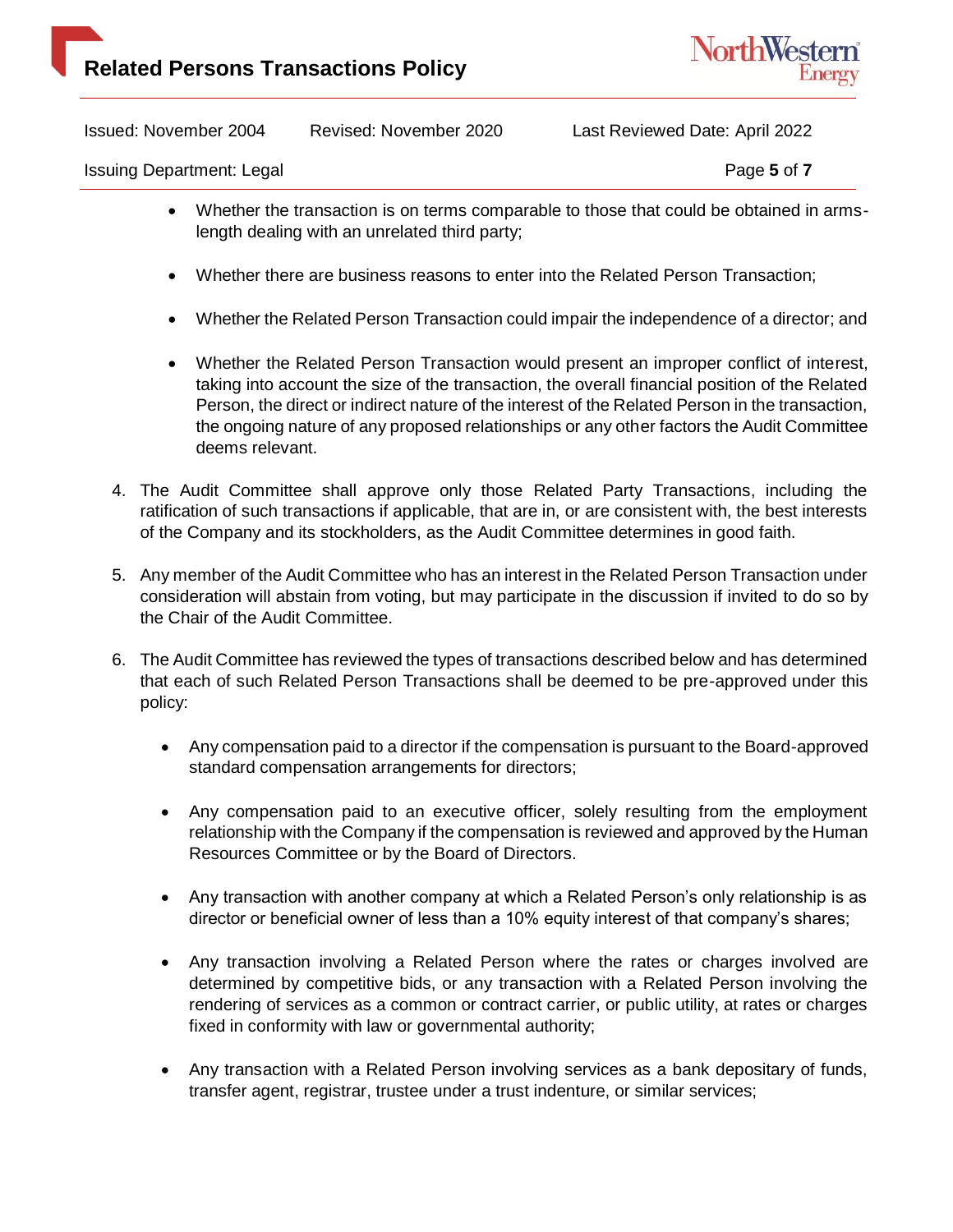



Issuing Department: Legal **Page 6** of **7** and **Page 6** of **7** 

- Any transaction in which the Related Person's interest arises solely from the ownership of the Company's equity securities and all holders of the Company's equity securities received the same benefit on a pro rata basis (e.g., dividends);
- Any charitable contribution, grant or endowment by the Company to a charitable organization, foundation or university at which a Related Person's only relationship is as an employee (other than an executive officer) or a director, if the aggregate amount involved does not exceed \$125,000;
- Transactions available to Company employees generally;
- Transactions approved by another Committee of the Board in the normal fulfillment of its charter and responsibilities;
- Transactions involving less than \$120,000 when aggregated with all similar transactions.

#### Ratification Procedures

The procedures set forth in this policy generally should be used to approve Related Person Transactions in advance of the transaction being entered into. On occasion, however, it may be advisable to commence a Related Person Transaction before the Audit Committee has evaluated it, or a transaction may commence before the Company discovers that a Related Person is involved. In the event that a director, executive officer or the Secretary becomes aware of a Related Person Transaction that previously has not been approved or ratified under this policy:

- 1. If the transaction is pending or ongoing, it will be submitted to the Audit Committee promptly, and the Audit Committee shall consider all of the relevant facts and circumstances available to the Audit Committee (as described in D.2. above). Based on the conclusions reached, the Audit Committee shall evaluate all options, including but not limited to ratification, amendment or termination of the Related Person Transaction; and
- 2. If the transaction is completed, the Audit Committee shall evaluate the transaction, taking into account the same factors described above, to determine if rescission of the transaction is appropriate.